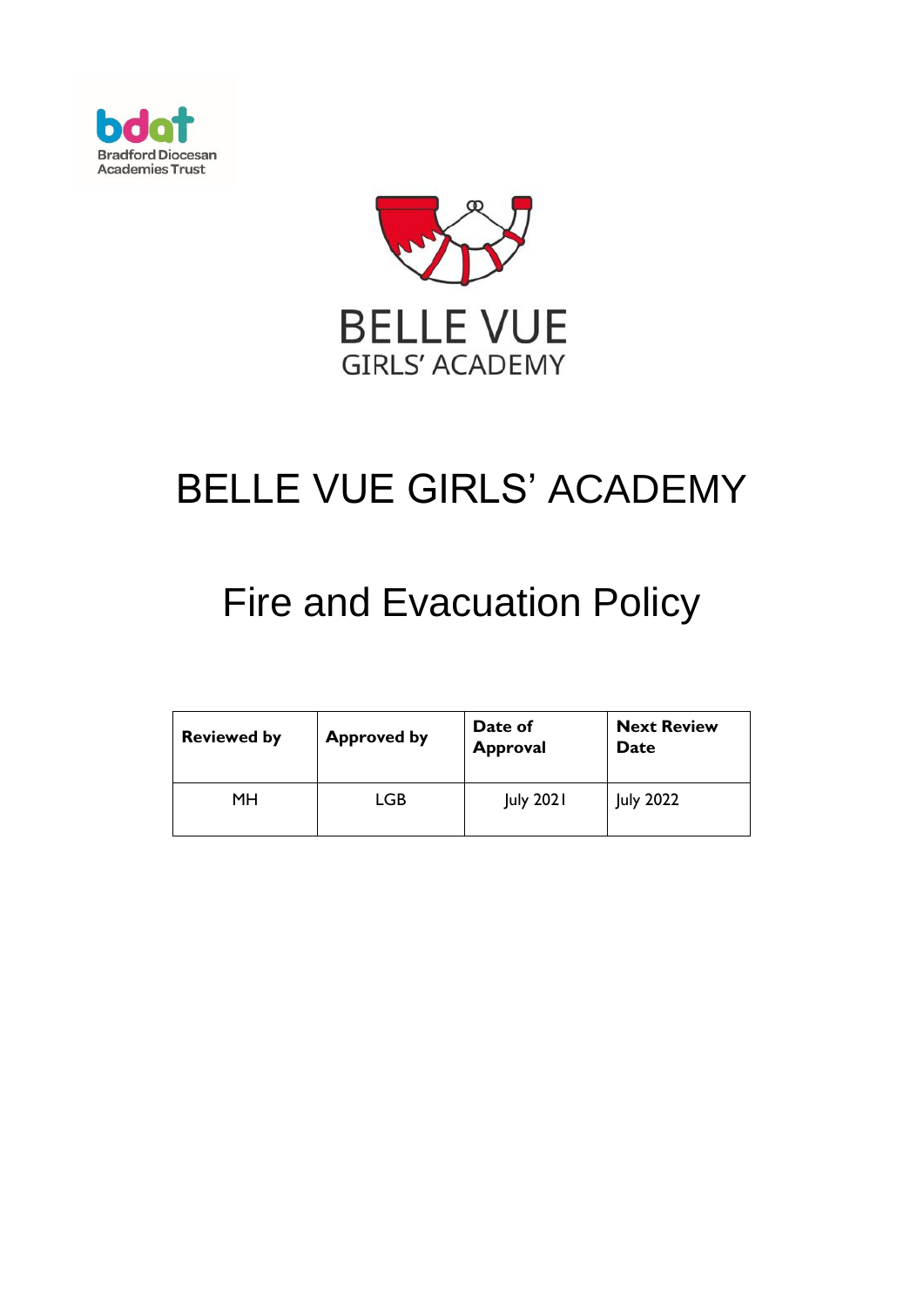# **Fire and Security Alarm System**

Fire System: Smoke detectors and break-glass system with sounders. Maintenance of Fire Alarm and Emergency Lighting Systems: ESS Security Tel: 0113 287 4402 Security systems: ESS Security Tel: 0113 287 4402 Fire and Security Systems: activations monitored by First County Monitoring Tel: 01757 213637

Routine testing: Friday 7am, different call points tested by Site Manager.

### **Fire Extinguishers**

Located throughout school. Serviced annually by Chubb Fire Ltd. Tel: 0800 321666.

### **Fire Risk Assessment**

The Fire Risk Assessment is reviewed annually by a registered external body. (Current provider, LearnSafe). Internal Risk Assessment completed by Academy Business Leader **Appendix A.** 

# **Means of escape and emergency exits**

**Identified on Appendix B**. When school is in session, designated exits can be opened from the inside without the use of a key. However, for security purposes all entrances/exits operate by means of an electronic, magnetic system. In the event of activation of the fire alarm, all exits unlock automatically and, where fitted, can be pushed open using bars. In the event of evacuation for reasons other than fire, green break glass units are fitted. All escape routes are sign posted.

When school is not in session, eg presentation evenings, governors' evenings, community lettings, the staff on duty will be responsible for assessing the level of risk and maintaining adequate means of escape.

# **Assembly Point**

When the fire alarm sounds, all staff and pupils (Not including anyone with a PEEP) should assemble at Zara Sports Centre. **Appendix C**

#### **Evacuation procedures**

On discovery of a fire, the alarm should be raised by breaking the glass at a fire break point. Fire Practices are held once a term.

• Fire Assembly Point

When the fire alarm sounds, students will be escorted to Zara Sports Centre by their teacher. Students will line up in teaching groups with their teacher. **See appendix c-Muster Points** 

*When the alarm sounds:*

Close all windows and make any equipment safe. Tell the students to leave coats and bags in the classroom but take any valuables with them. Warn them of the importance of sensible behaviour, being quiet and not walking in the middle of the road on the way to the fire assembly area. Close the room door and leave by the designated exit. Staff should set a good example. If an exit is blocked, staff and students should proceed to the nearest available exit.

**Fire Sweepers will sweep designated areas of the building and report that those areas are clear to the Academy Business Leader.**

*On the way to the assembly points*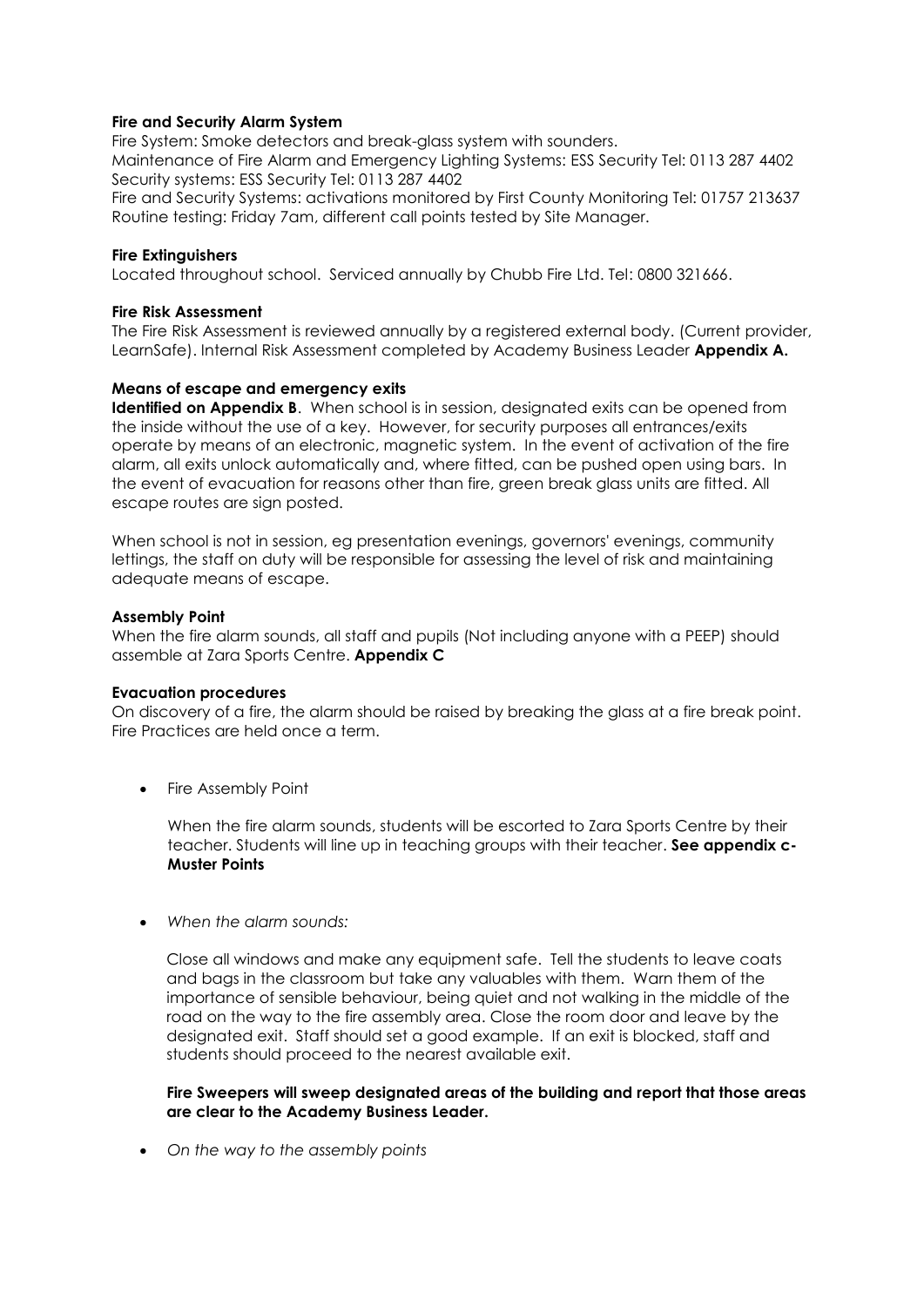Any staff not directly involved with a teaching group should supervise students walking down to the fire assembly area, making sure they do so in an orderly manner.

*At the assembly points*

Associate staff and other adults in school should assemble on the pavement above the fire assembly area.

When the Fire Wardens have reported to the Academy Business Leader that all areas are clear, the Academy Business Leader will telephone the Site Manager to report that all are evacuated, and he will record the time taken to evacuate the building. The Academy Business Leader will inform SLT members that it is safe to return to the building.

*After the Drill:*

Students will be dismissed in an orderly manner by the Senior Leaders and return to the building escorted by their teacher.

Any problems, especially blocked exits, inaudible alarms, should be reported to the Academy Business Leader.

# **Students/Staff & Visitors with Special Needs**

Students and staff with mobility, hearing or visual impairments will have personal evacuation plans agreed following discussion with the SEND Co-ordinator, School Nurse and Academy Business Leader. Individual members of staff will be identified to be responsible for accompanying them to a place of safety. Currently the place of safety is in the playground, at the front of the school, near to the main gates. Visitors into school with perceived mobility problems will be escorted to the place of safety by the person responsible for them during their visit.

#### **Contractors**

The Academy Business Leader will liaise with contractors working in the school so that fire safety is not compromised during their activities. Contractors are expected to comply with the school's health and safety policy and any instructions in work orders/specifications/hot work permits issued by the academy.

#### **Staff Training**

In the event of a fire being detected, immediate evacuation of the building is required and staff are not expected to attack fires with extinguishers; however there will be training available in the use of fire extinguishers and signage will denote the type and purpose of extinguishers throughout the building.

Staff will be trained in fire safety procedures as follows:

- By carrying out a fire drill at least once each term
- E-Learning tutorials
- As part of induction procedures
- Annual Health and Safety handouts

#### **Records and Monitoring**

The Site Manager will keep records of routine fire safety checks, evacuations and maintenance of equipment which will be monitored weekly by the Academy Business Leader.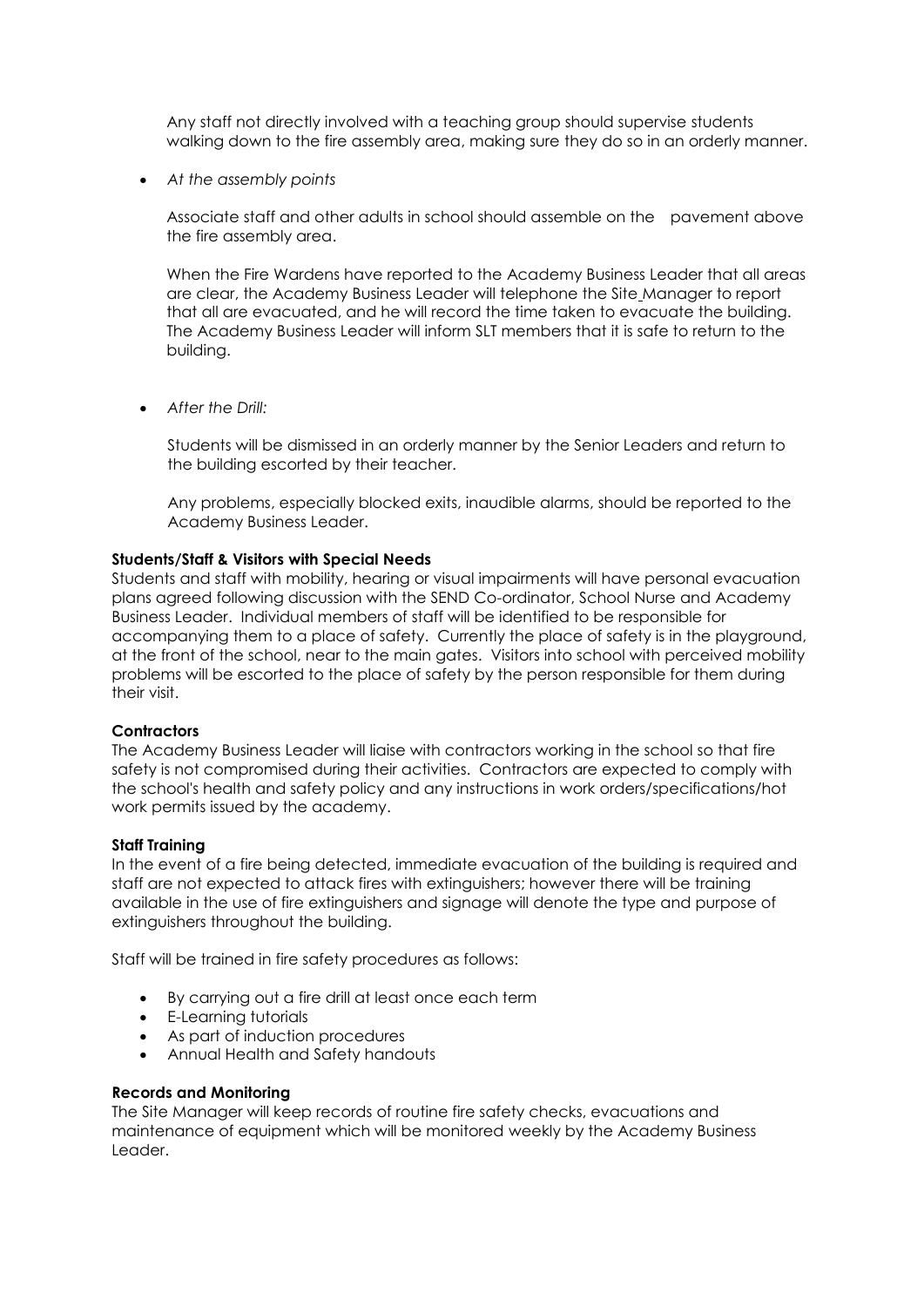# **Fire Evacuation Sweepers**

Fire Sweepers must wear high-vis tabards and ensure their part of the building is cleared of all persons. Once an area is clear, this must be communicated to the Academy Business Leader

Fire Wardens must insist that everyone leaves the building via the shortest route.

Fire Evacuation Marshall: Matthew Hill

Deputy Marshall: Stephen Mulligan

Deputy Marshall 2: Debbie Anness

| <b>Sweeping Areas</b>                   | <b>Rooms</b>                                                                                          | <b>Main Fire</b><br><b>Sweeper</b> | Deputy | Deputy (2) |
|-----------------------------------------|-------------------------------------------------------------------------------------------------------|------------------------------------|--------|------------|
| D Block<br>Vocational (A)               | D15, D10b, D10a, Stairs,<br>Offices and Lifts                                                         |                                    |        |            |
| D Block<br>Vocational (B)               | D11, D12, D13 D14A, D14B                                                                              |                                    |        |            |
| Humanities<br>(First Floor)             | D20, D21, D23, D22, Stairs<br>and offices                                                             |                                    |        |            |
| Humanities<br>(Ground Floor)            | D9. D8, D7, D6, D24, D25,<br>D26, D28, D27, Stairs                                                    |                                    |        |            |
| SEN/PE                                  | Dance Hall, Sports Hall, D2,<br>D1, D3, D4, D5                                                        |                                    |        |            |
| E Block                                 | E1, E2, E3, E4, E5, E6, E7, E8                                                                        |                                    |        |            |
| Science                                 | E9, E10, E11, A7, A3, A2, A5,<br>A6, A10, A9, A8                                                      |                                    |        |            |
| A Floor Medical                         | Medical room                                                                                          |                                    |        |            |
| Staff Room and<br>Cloak Room            | Finance Office,<br>Reprographics, Staff Room,<br>Meeting Room Student<br><b>Toilets and Cloakroom</b> |                                    |        |            |
| Reception                               | A20, A22 Heads, ABL and<br>PA's Office, A23, Reception<br>Toilets, Care takers office                 |                                    |        |            |
| Art                                     | A14, A13, A12, Theatre<br>Workshop                                                                    |                                    |        |            |
| Music                                   | M6, M5, M4,, M1, M2, M3,<br>A15, A16, Music Office                                                    |                                    |        |            |
| <b>Belle Cuisine</b><br>and Dining Hall | Belle Cuisine, Belle Café,<br>Kitchen, Caretakers Area &<br>Toilets                                   |                                    |        |            |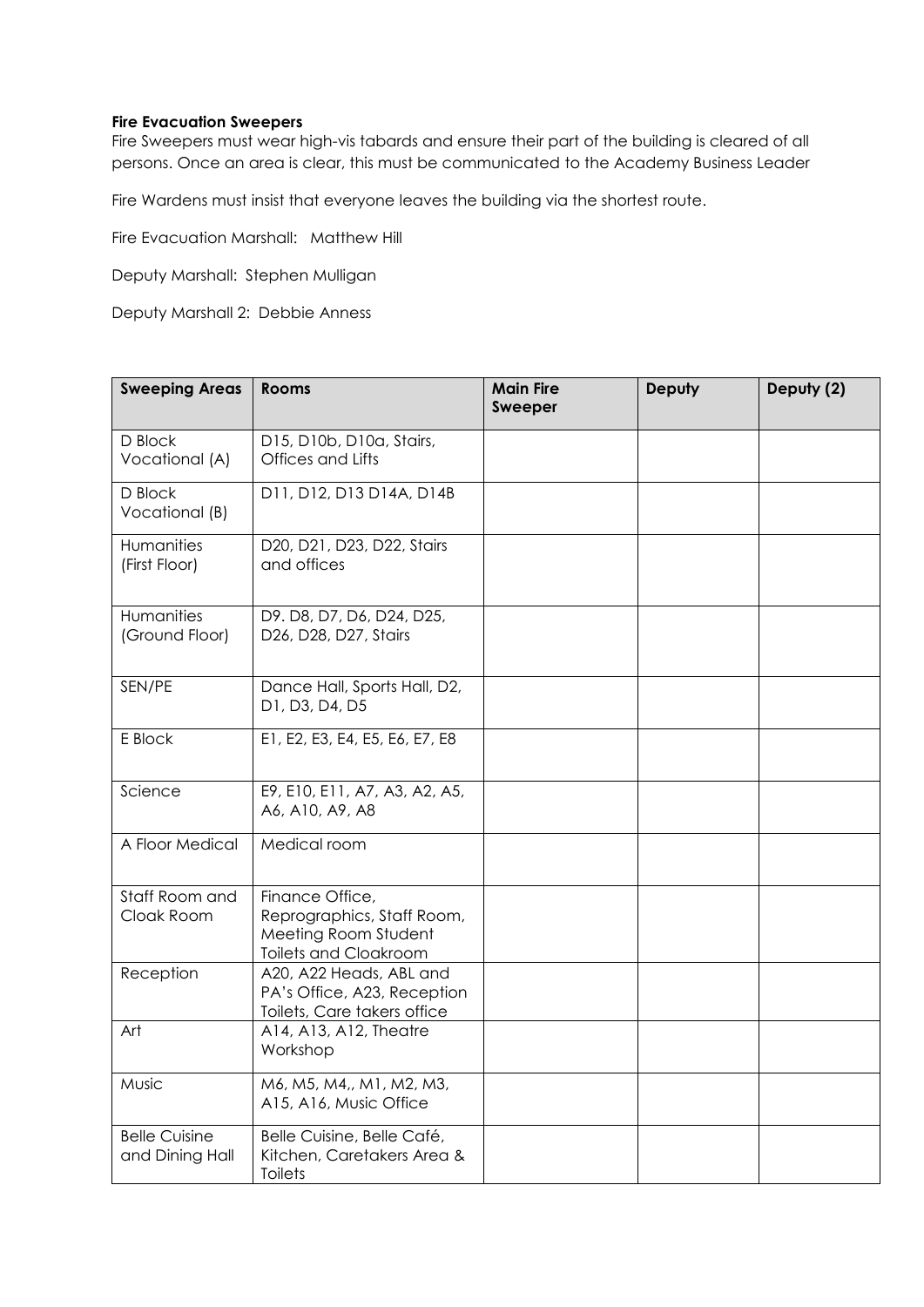| LX Area                      | LX Office and Toilets                                                                       |  |  |
|------------------------------|---------------------------------------------------------------------------------------------|--|--|
| English and IT               | B6, B4, B1, B7, B5, B3, B2,<br>"Media Room"                                                 |  |  |
| <b>B</b> Floor<br>Technology | B40/B41, B20, B21, B45, B42,<br>B43, B41, B23, B21, B22, Tech<br>Office, Toilets and Stairs |  |  |
| LRC and<br>Meeting Room      | LRC, L1, L2, L3                                                                             |  |  |
| Maths                        | C5, C6, C20, C21, Maths<br>Office, C25, C12, C23, C24,<br>C <sub>26</sub> , C <sub>22</sub> |  |  |
| <b>MFL</b>                   | C1, C2, C3, C4, C7, C8, C10,<br>C11, C13, C9                                                |  |  |
| <b>PEEPS</b>                 |                                                                                             |  |  |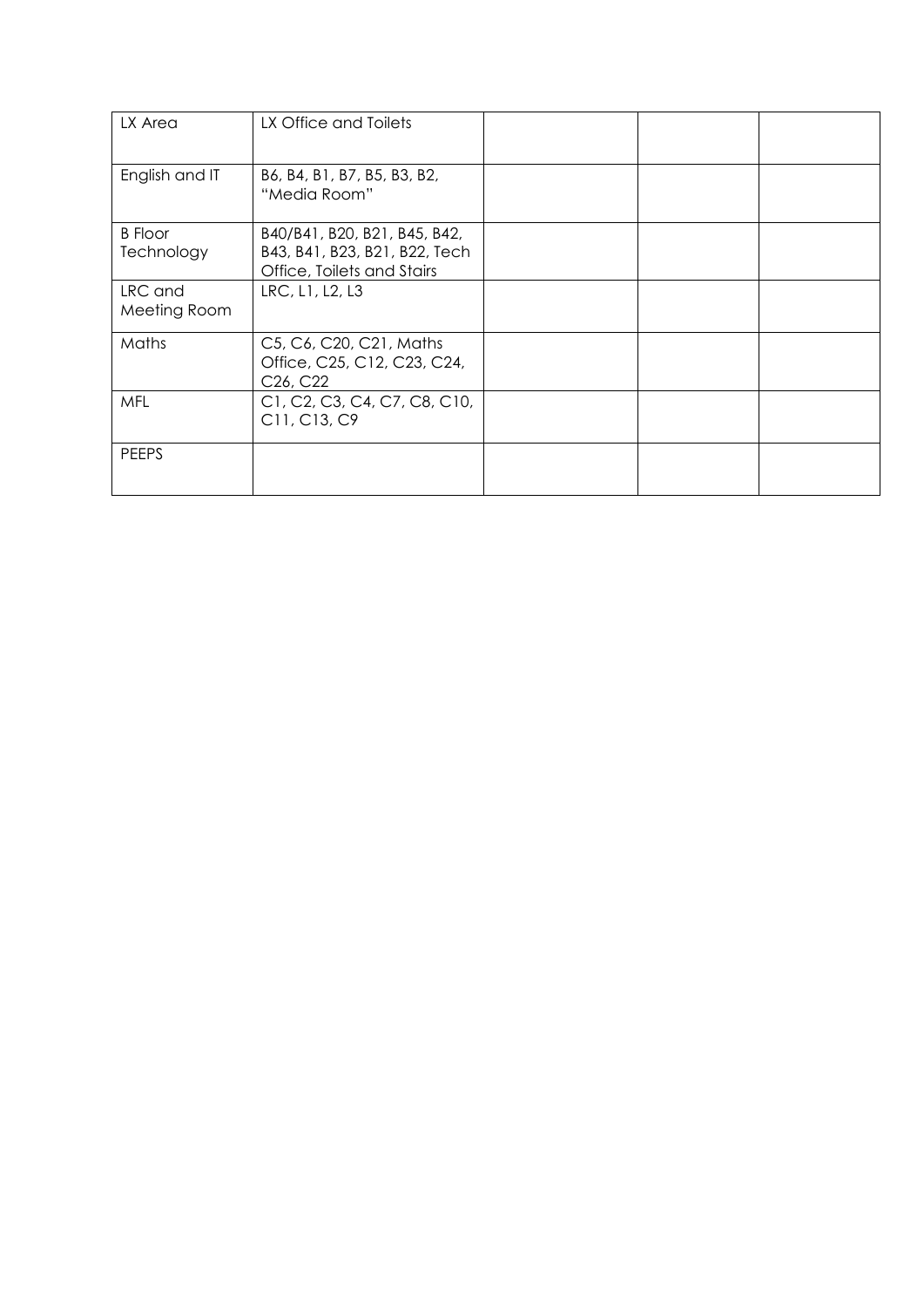

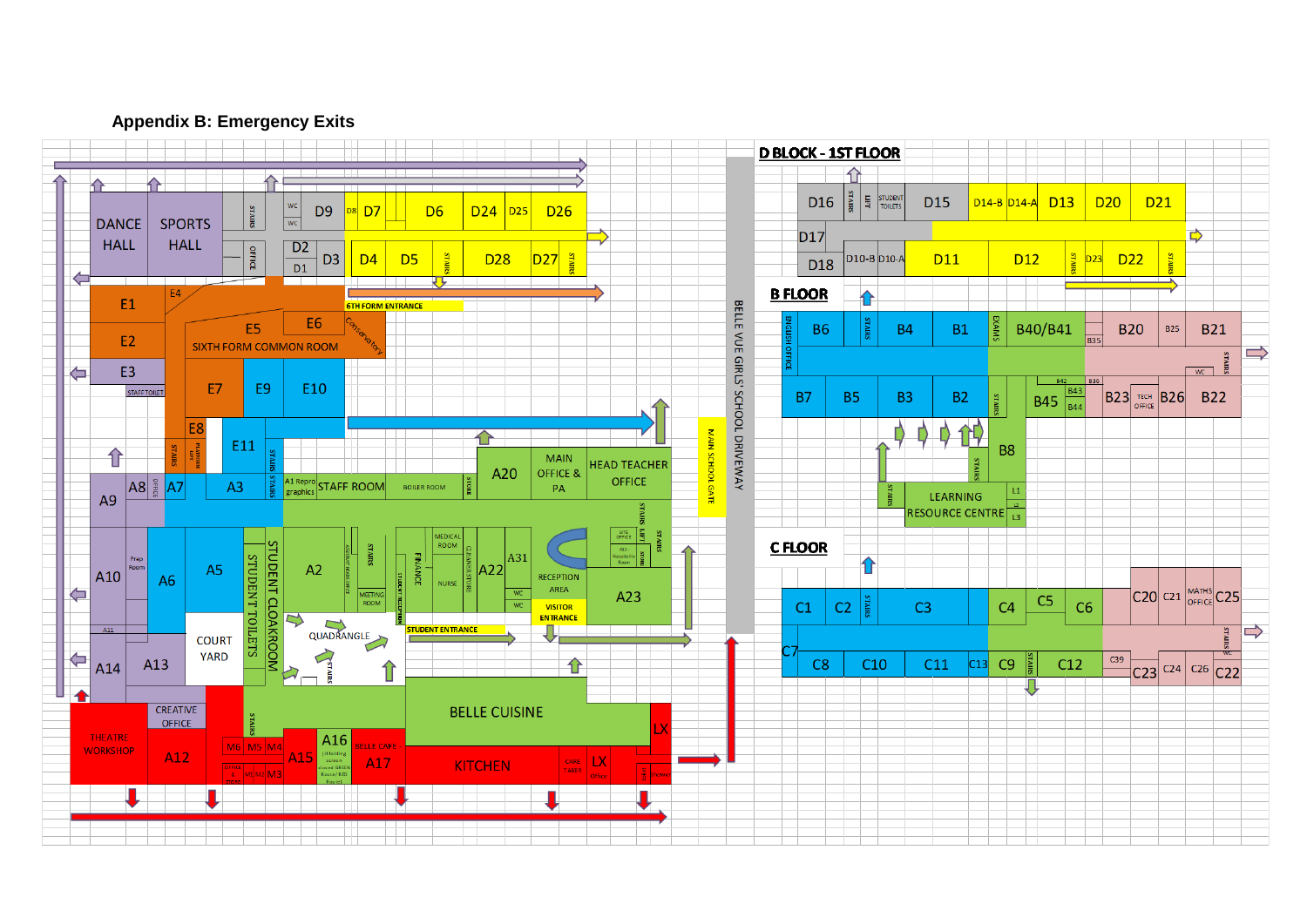# **Appendix C: Assembly Point**



Thorn Lane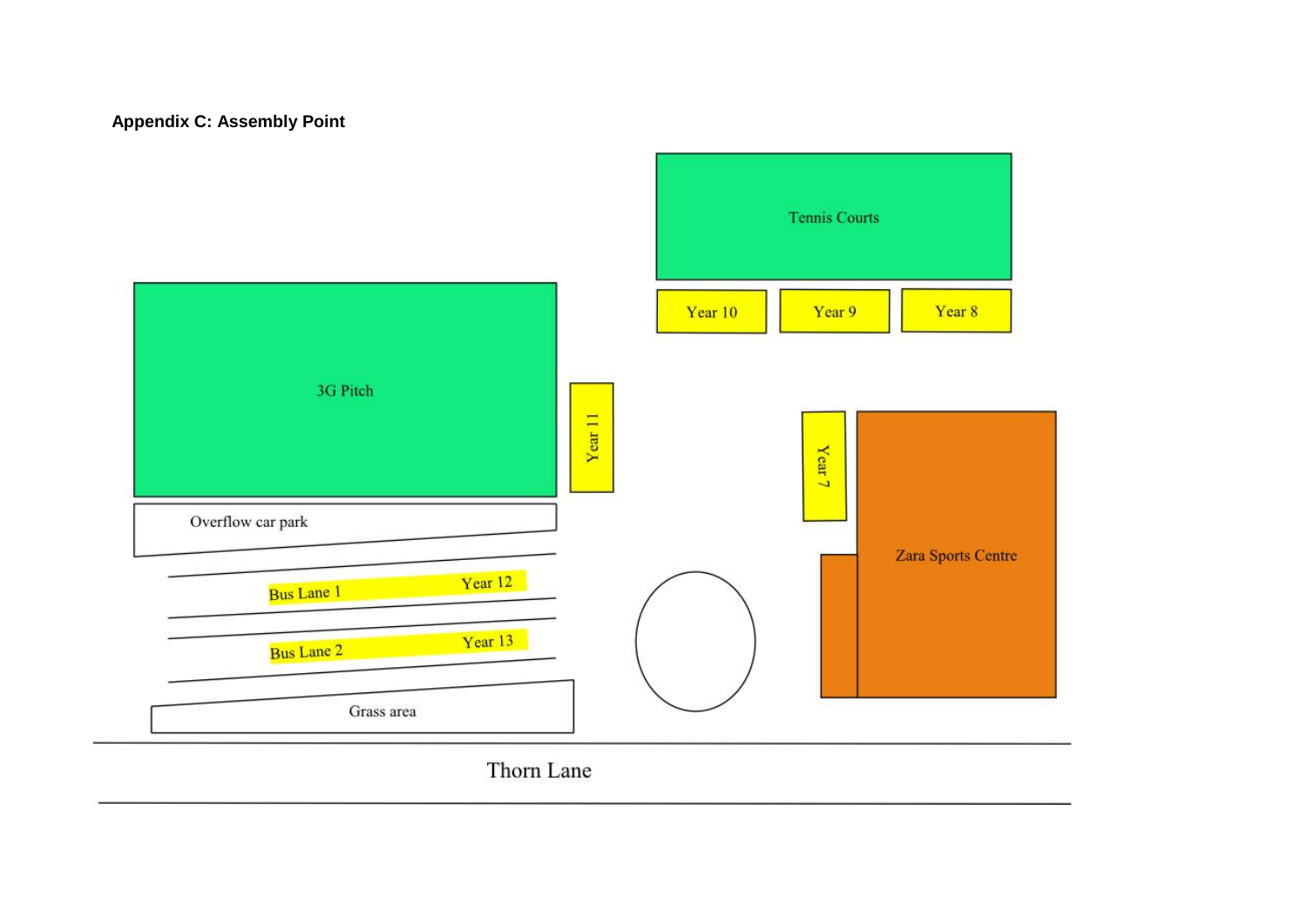# **Appendix A-Internal Fire Risk Assessment**

| <b>Risk/Issue</b>                | <b>Risk rating</b><br>prior to<br>action<br>H/M/L | <b>Recommended controls</b>                                                                                                                                                                                                                                                                                                                                                                                                                                                       | In.<br>place?<br>Yes/No | <b>Recommended</b><br>further actions to be<br>taken to reduce<br>risks                                                                                                                                                                                                      | By whom                                                                     | <b>Risk</b><br>rating<br>following<br>action<br>H/M/L |
|----------------------------------|---------------------------------------------------|-----------------------------------------------------------------------------------------------------------------------------------------------------------------------------------------------------------------------------------------------------------------------------------------------------------------------------------------------------------------------------------------------------------------------------------------------------------------------------------|-------------------------|------------------------------------------------------------------------------------------------------------------------------------------------------------------------------------------------------------------------------------------------------------------------------|-----------------------------------------------------------------------------|-------------------------------------------------------|
| Naked flames                     | H                                                 | All activities involving the use of a<br>naked flame are strictly controlled.<br>Contractors using naked flames are<br>subject to 'hot work' permits.<br>All 'hot works' are checked for<br>smouldering an hour after work is<br>completed.<br>Firefighting equipment is available<br>$\bullet$<br>close to the vicinity.<br>Equipment is inspected regularly.<br>$\bullet$<br>Use of a naked flame is only<br>$\bullet$<br>undertaken by those who are trained<br>and competent. | Yes                     | All contractors<br>working on site are<br>subject to strict<br>contractor checks.<br>This includes all<br>insurance related<br>documents and<br>documents relating to<br>"hot works" permit.<br>Science staff have<br>risk assessed all<br>lessons involving<br>naked flames | Academy<br><b>Business</b><br>Leader                                        | M                                                     |
| Fixed and<br>portable<br>heaters | M                                                 | The use of portable heaters in itself<br>$\bullet$<br>may not be a high-risk activity however;<br>they should not be placed near or on<br>top of combustibles.                                                                                                                                                                                                                                                                                                                    | <b>Yes</b>              | Staff to be aware of<br>the risk of using<br>portable heaters.<br>Site Manager to<br>check heaters when<br>closing the school                                                                                                                                                | Academy<br><b>Business</b><br>Leader<br><b>Site</b><br>Manager<br>all staff |                                                       |
| Cooking                          | H                                                 | Only competent persons are allowed<br>$\bullet$<br>into kitchen areas.<br>Extraction filters cleaned and checked<br>to TR19 standard                                                                                                                                                                                                                                                                                                                                              | Yes                     |                                                                                                                                                                                                                                                                              | Academy<br><b>Business</b><br>Leader                                        |                                                       |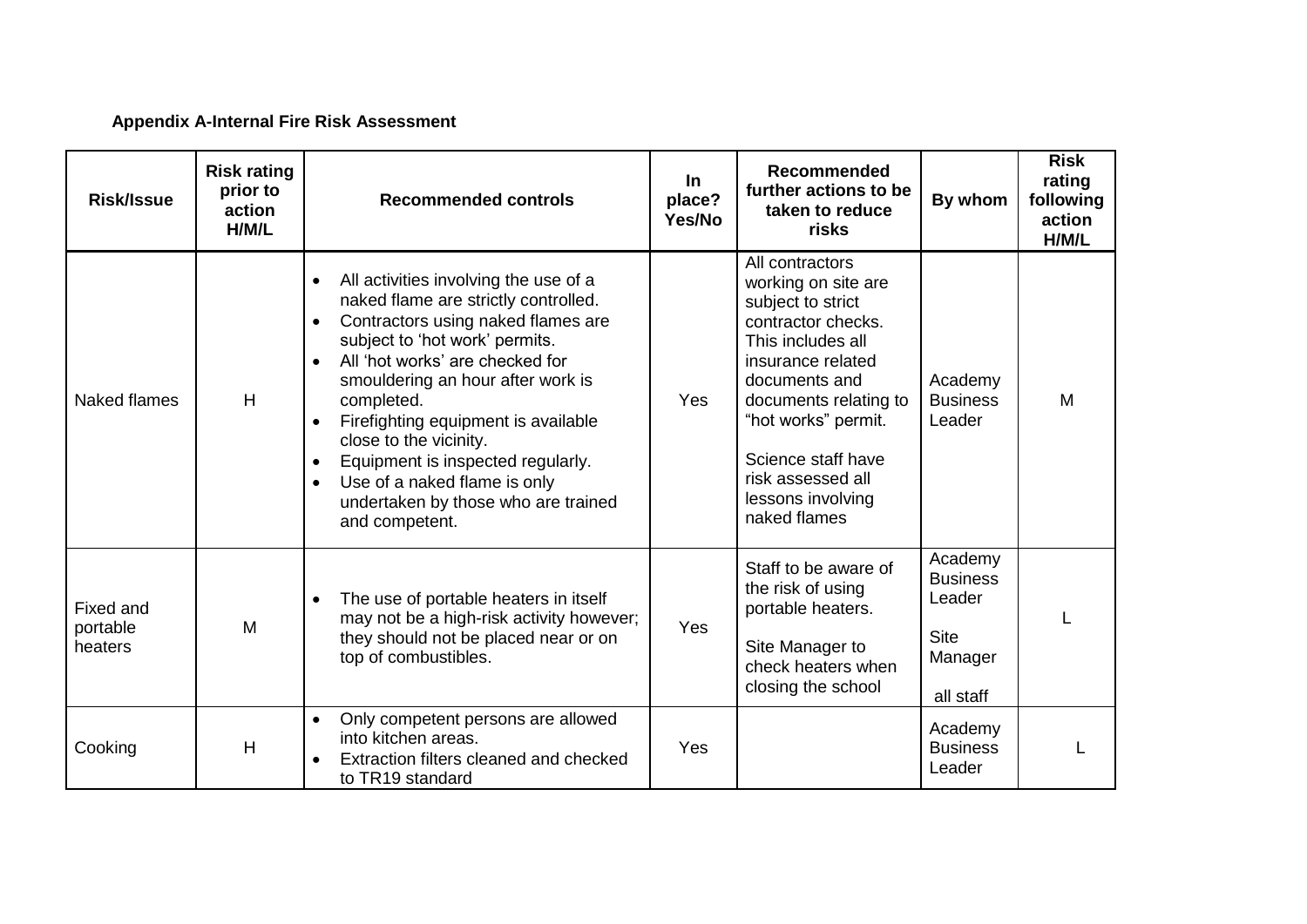|                                                             |   | Electrical maintenance programmes<br>$\bullet$<br>are in place.                                                                                                                                                                                                                                                                                                                                                                                                                                           |            |                                                                                                                                                                                                |                                                                             |  |
|-------------------------------------------------------------|---|-----------------------------------------------------------------------------------------------------------------------------------------------------------------------------------------------------------------------------------------------------------------------------------------------------------------------------------------------------------------------------------------------------------------------------------------------------------------------------------------------------------|------------|------------------------------------------------------------------------------------------------------------------------------------------------------------------------------------------------|-----------------------------------------------------------------------------|--|
| <b>Boilers</b>                                              | H | Boilers are serviced annually by a<br>competent contractor.<br>The boiler room is kept clear of all<br>$\bullet$<br>combustible storage.<br>Access to the boiler room is restricted<br>$\bullet$<br>to authorised staff.                                                                                                                                                                                                                                                                                  | Yes        | Site Manager to<br>regularly maintain<br>boiler room                                                                                                                                           | Academy<br><b>Business</b><br>Leader<br><b>Site</b><br>Manager              |  |
| Damaged,<br>faulty or<br>misused<br>electrical<br>equipment | M | A visual check of equipment is carried<br>$\bullet$<br>out by staff prior to use.<br>Portable appliance testing is carried out<br>$\bullet$<br>at intervals required by the particular<br>type of equipment.<br>No personal appliances will be plugged<br>in to the schools mains supply.<br>Staff will ensure they do not overload<br>$\bullet$<br>sockets and will keep extension lead<br>use to a minimum.<br>Extension leads will never be plugged<br>$\bullet$<br>into one another (daisy chaining). | <b>Yes</b> | Make staff aware of<br>the risks involved in<br>bringing own<br>electrical equipment<br>and using extension<br>leads.<br>Site manager to<br>check equipment on<br>daily/weekly walk<br>arounds | Academy<br><b>Business</b><br>Leader<br><b>Site</b><br>Manager<br>All Staff |  |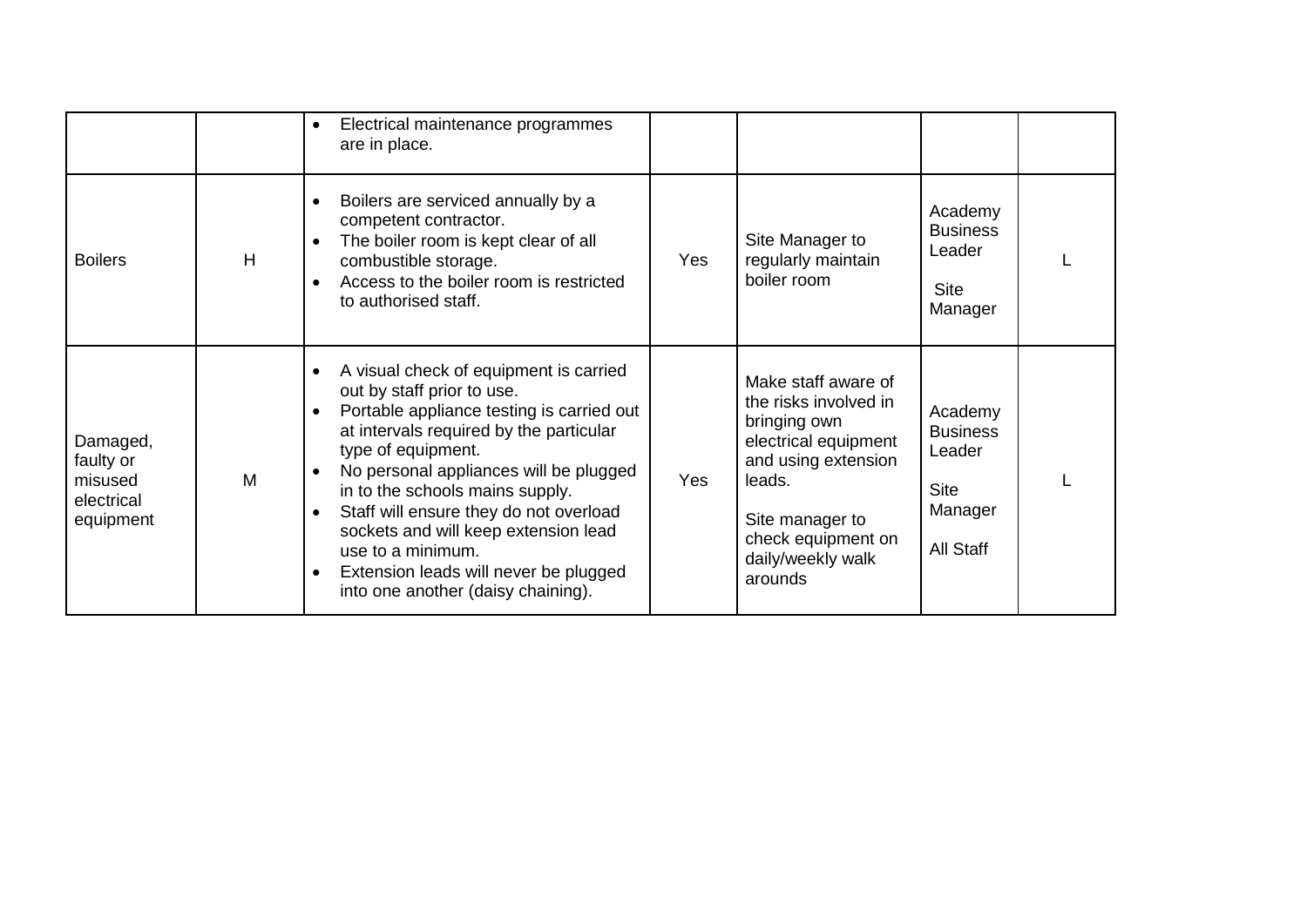| Electrical<br>installations | M | A fixed wire test is conducted every 5<br>$\bullet$<br>years by a competent contractor.<br>A programme of remedial works is<br>$\bullet$<br>carried out following testing.<br>Any damaged sockets are reported to<br>$\bullet$<br>the site manager.<br>Access to electrical equipment is<br>$\bullet$<br>secure and restricted.<br>Plant rooms are free from combustible<br>$\bullet$<br>storage. | Yes        | Detailed compliance<br>plan completed by<br><b>Academy Business</b><br>Leader | Academy<br><b>Business</b><br>Leader<br><b>Site</b><br>Manger  |  |
|-----------------------------|---|---------------------------------------------------------------------------------------------------------------------------------------------------------------------------------------------------------------------------------------------------------------------------------------------------------------------------------------------------------------------------------------------------|------------|-------------------------------------------------------------------------------|----------------------------------------------------------------|--|
| Smoking                     | M | The entire school site is a no smoking<br>$\bullet$<br>site.                                                                                                                                                                                                                                                                                                                                      | <b>Yes</b> | Signage placed<br>around the school site                                      | Academy<br><b>Business</b><br>Leader                           |  |
| Arson                       | M | All visitors must sign in and wear ID<br>$\bullet$<br>badges.<br>CCTV is utilised as a deterrent.<br>$\bullet$<br>The school site is secured when not in<br>$\bullet$<br>use.<br>Fencing around the school site is<br>$\bullet$<br>maintained and in good condition.<br>An intruder alarm is in place<br>$\bullet$<br>Bins are situated away from the<br>building                                 | Yes        | Intruder alarm in<br>monitored by First<br>County.                            | <b>Site</b><br>Manager<br>Academy<br><b>Business</b><br>Leader |  |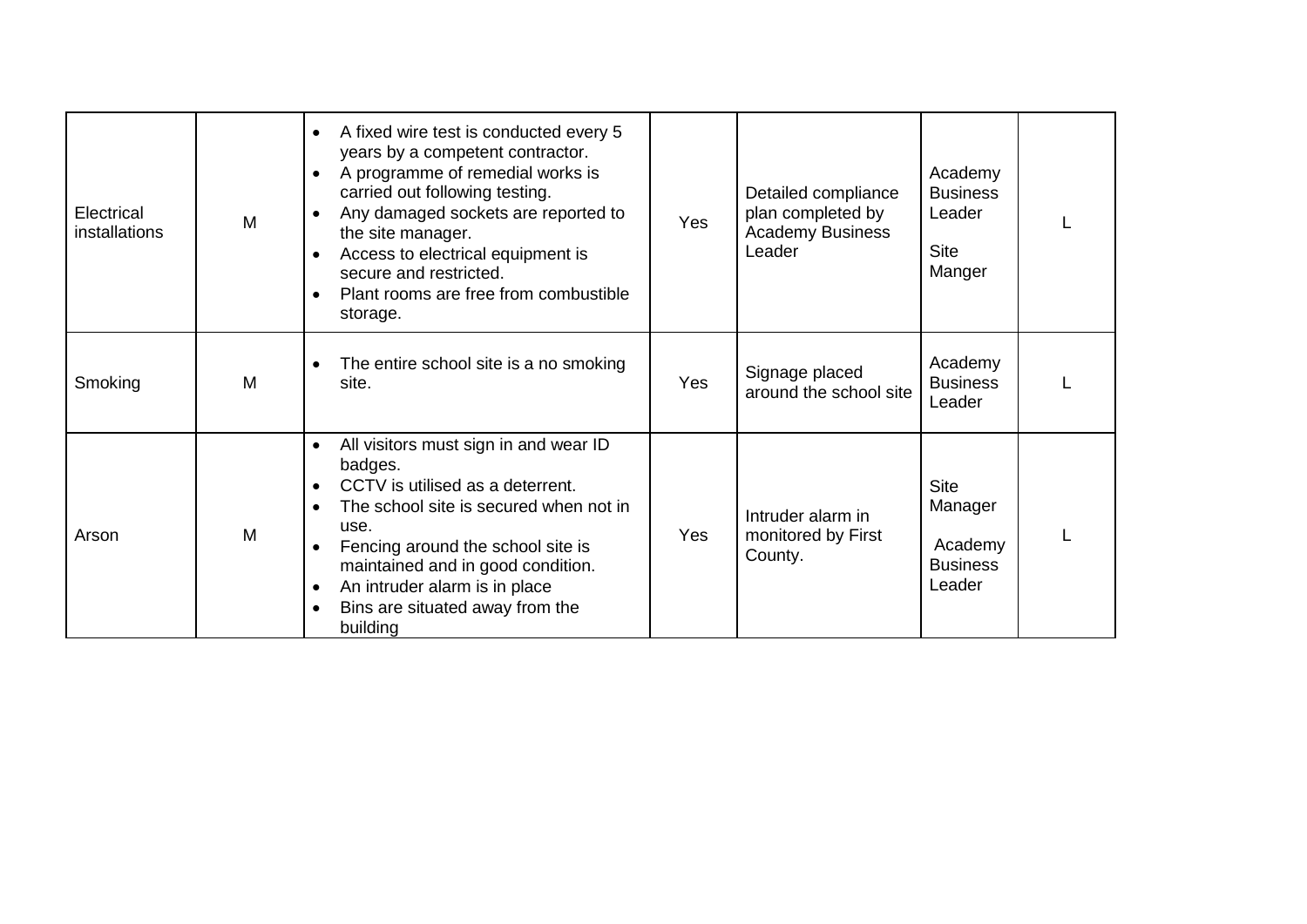| Gas                    | H | All gas appliances are serviced on an<br>$\bullet$<br>annual basis by a gas safety registered<br>contractor.                                                                                                                                                                                                                                                                                                                                                                                                                                 | Yes | Certification kept in<br>compliance file.                                                                                | <b>Site</b><br>Manager<br>Academy<br><b>Business</b><br>Leader |   |
|------------------------|---|----------------------------------------------------------------------------------------------------------------------------------------------------------------------------------------------------------------------------------------------------------------------------------------------------------------------------------------------------------------------------------------------------------------------------------------------------------------------------------------------------------------------------------------------|-----|--------------------------------------------------------------------------------------------------------------------------|----------------------------------------------------------------|---|
| Flammable<br>chemicals | H | The storage of flammable liquids on the<br>school premises is kept to a minimum.<br>All flammable liquids are clearly<br>$\bullet$<br>labelled and stored in their original<br>containers in a locked cabinet<br>Good ventilation is ensured when using<br>$\bullet$<br>flammable liquids.<br>Procedures are in place for the safe<br>$\bullet$<br>cleaning of spillages.<br>Unwanted chemicals are disposed of in<br>$\bullet$<br>the proper manner.<br>An annual stock check is undertaken to<br>ensure storage amounts are<br>reasonable. | Yes | <b>Academy Business</b><br>Leader and Site<br>Manger to update<br><b>COSHH risk</b><br>Assessments on a<br>regular basis | Academy<br><b>Business</b><br>Leader                           | M |
| Combustibles           | M | All combustibles are stored away from<br>$\bullet$<br>sources of heat and ignition.<br>The site manager monitors the school<br>$\bullet$<br>site for unauthorised storage.<br>All furniture and soft furnishings meet<br>$\bullet$<br>fire performance standards.<br>Portable heaters are kept away from<br>$\bullet$<br>combustibles                                                                                                                                                                                                        | Yes | Site Manger to<br>regular check school<br>site                                                                           | <b>Site</b><br>Manager                                         |   |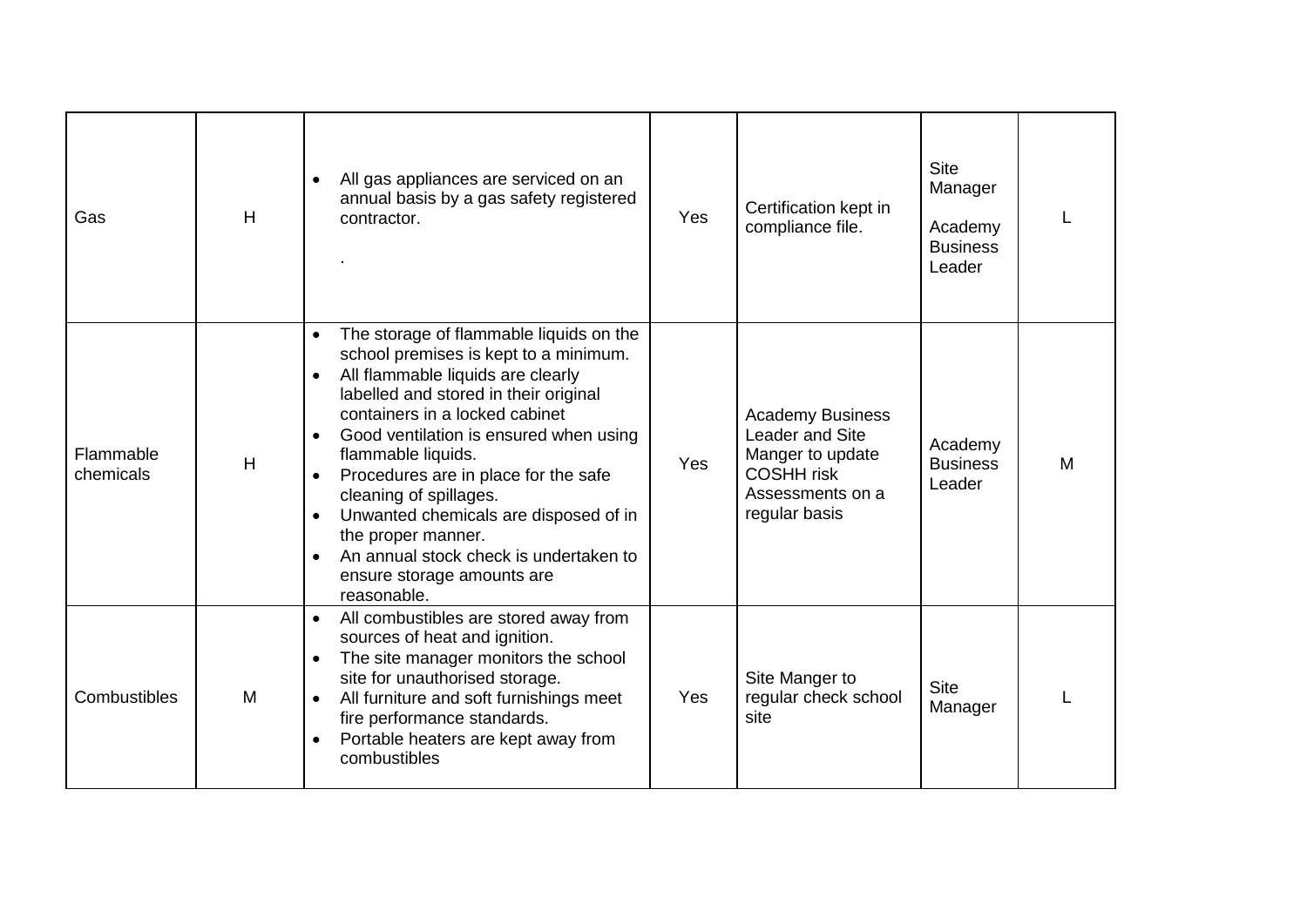| Waste<br>management     | M | Waste bins are emptied on a daily<br>basis.<br>Waste is stored away from buildings in<br>a secure area.<br>Skips are sited as far from the building<br>as reasonably practical. | Yes |                                                   | Academy<br><b>Business</b><br>Leader<br><b>Site</b><br>Manager |  |
|-------------------------|---|---------------------------------------------------------------------------------------------------------------------------------------------------------------------------------|-----|---------------------------------------------------|----------------------------------------------------------------|--|
| General<br>housekeeping | M | The premises are kept tidy and clutter<br>free by daily housekeeping protocols.<br>Fire escape routes and exit doors<br>remain accessible at all times.                         | Yes | Site Manger to do<br>weekly checks of the<br>site | <b>Site</b><br>Manger                                          |  |

| Holes around<br>pipework and<br>cables | M | The site manager is responsible for<br>carrying out a visual inspection of the<br>building for damage to fire resistant<br>walls/ceilings.<br>Any defects will be reported and<br>promptly rectified.   | Yes | <b>Academy Business</b><br>Leader to commission<br>a full audit and agree<br>remedial works | Academy<br><b>Business</b><br>Leader                          |  |
|----------------------------------------|---|---------------------------------------------------------------------------------------------------------------------------------------------------------------------------------------------------------|-----|---------------------------------------------------------------------------------------------|---------------------------------------------------------------|--|
| Extended<br>corridors                  | H | 30 minute fire resistant doors are<br>required to separate corridors into sub-<br>compartments and to limit the spread of<br>fire and smoke.<br>Automatic fire detection is utilised in<br>these areas. | Yes | Site Manager to<br>routinely check fire<br>doors. Logged in fire<br>files                   | Academy<br><b>Business</b><br>Leader<br><b>Site</b><br>Manger |  |
| Glazing                                | H | Glazing in internal doors and windows<br>is fire resistant.                                                                                                                                             | Yes | 5 yearly annual<br>glazing survey                                                           | Academy<br><b>Business</b><br>Leader                          |  |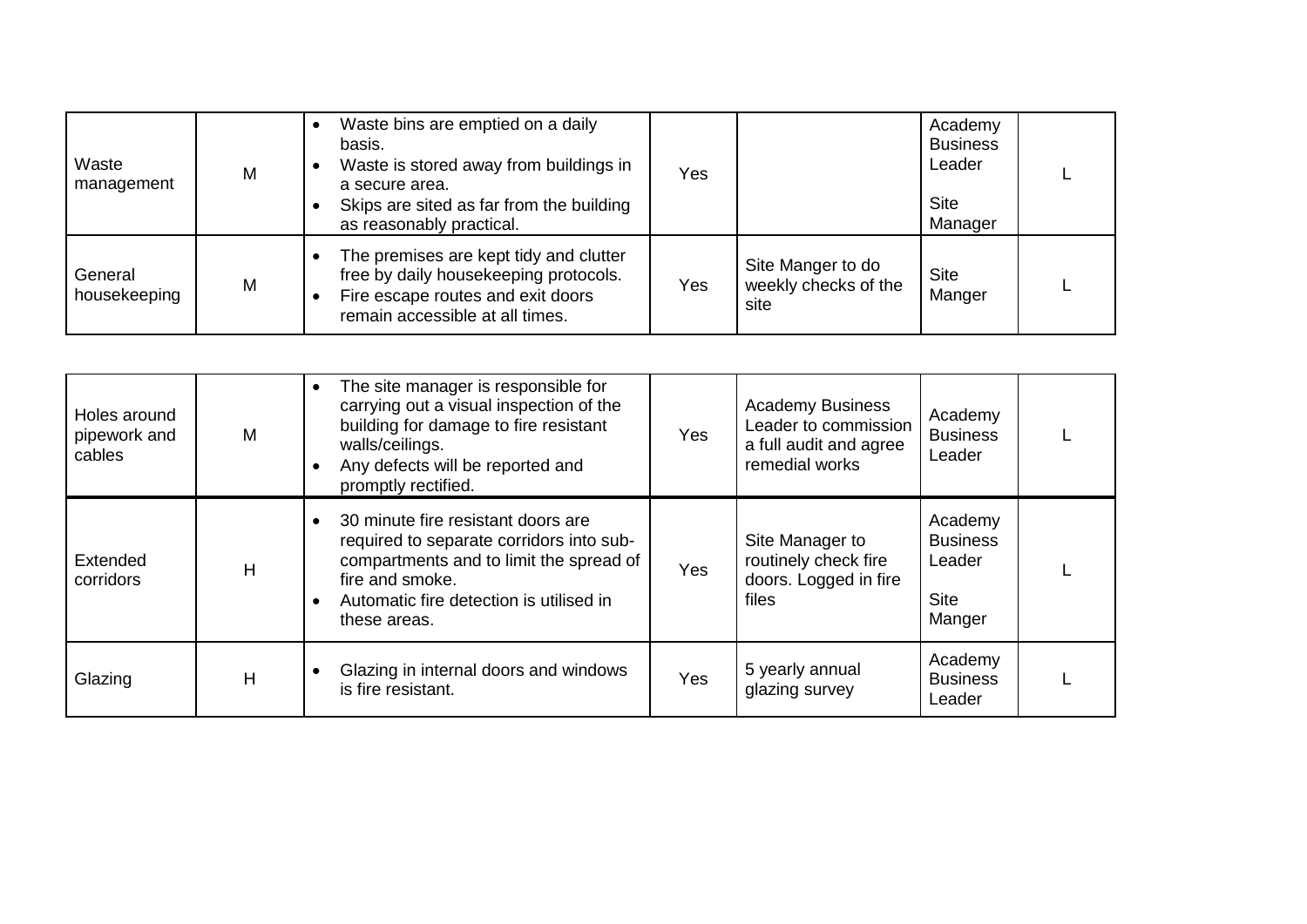| Raising the<br>alarm               | H | Alarm system manually activated using<br>$\bullet$<br>break glass points or activated<br>automatically using automatic detection.<br>Manual call points are clearly signposted<br>and unobstructed.<br>The alarm is mains powered only.               | Yes        |                                | Academy<br><b>Business</b><br>Leader                           |   |
|------------------------------------|---|-------------------------------------------------------------------------------------------------------------------------------------------------------------------------------------------------------------------------------------------------------|------------|--------------------------------|----------------------------------------------------------------|---|
| Staff and<br>visitor<br>awareness  | H | Staff members are informed of the fire<br>$\bullet$<br>procedure and how to raise the alarm<br>during their inductions.<br>Visitors are given guidance on what to do<br>in the event of a fire.                                                       | <b>Yes</b> | Governor agreed Fire<br>Policy | Academy<br><b>Business</b><br>Leader                           |   |
| Testing the<br>fire alarm          | H | A weekly alarm test is conducted from<br>various panels around the school site.<br>All tests are recorded and defects are<br>reported to Academy Business Leader.<br>Doors linked to the fire alarm are also<br>checked to ensure they are releasing. | Yes        | Logged end<br>evidenced checks | Academy<br><b>Business</b><br>Leader<br><b>Site</b><br>Manager | M |
| Testing<br>smoke/heat<br>detectors | H | Domestic level smoke detectors are<br>$\bullet$<br>checked and tested<br>Tests are recorded and all defects are<br>$\bullet$<br>reported to the Academy Business<br>Leader                                                                            | Yes        |                                | <b>Site</b><br>Manager<br>Academy<br><b>Business</b><br>Leader | M |
| Servicing                          | M | The alarm system is serviced annually                                                                                                                                                                                                                 | Yes        | Annual maintenance<br>by ESS   | Academy<br><b>Business</b><br>Leader<br><b>Site</b><br>Manager |   |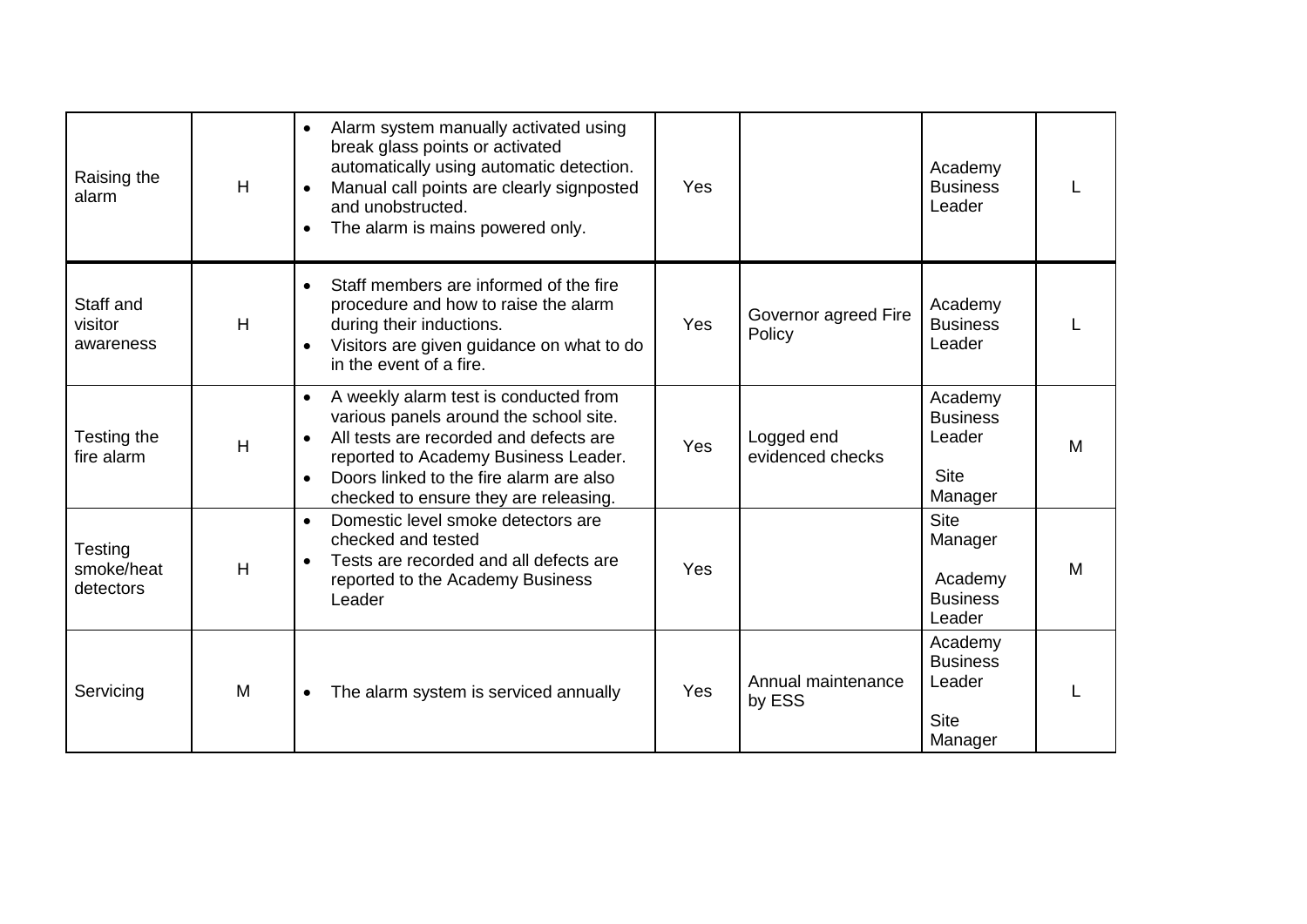| Location of<br>equipment   | M | Fire extinguishers are located around<br>$\bullet$<br>school.<br>Fire blankets are located in areas where<br>catering equipment is used.                                                                                                        | <b>Yes</b> | Checked by both Site<br>Manager and Chubb | Academy<br><b>Business</b><br>Leader<br><b>Site</b><br>Manager |   |
|----------------------------|---|-------------------------------------------------------------------------------------------------------------------------------------------------------------------------------------------------------------------------------------------------|------------|-------------------------------------------|----------------------------------------------------------------|---|
| Inspection of<br>equipment | M | Weekly checks are carried out to ensure<br>$\bullet$<br>extinguishers are in the correct location.<br>Extinguishers are inspected annually by a<br>$\bullet$<br>competent engineer and the inspection<br>details are held in the fire log book. | <b>Yes</b> | Checked by both Site<br>Manager and Chubb | Academy<br><b>Business</b><br>Leader<br><b>Site</b><br>Manager |   |
| Fire drills                | H | Termly fire drills are undertaken.<br>Drills are recorded and formally reviewed<br>to identify and rectify deficiencies.                                                                                                                        | <b>Yes</b> |                                           | Headteacher<br>Academy<br><b>Business</b><br>Leader            | M |
| Nominated<br>persons       | H | Nominated fire wardens will sweep areas<br>of the building to ensure they have been<br>evacuated.                                                                                                                                               | Yes        | See Fire Policy                           | Academy<br><b>Business</b><br>Leader<br>Headteacher            | M |
| Escape routes              | H | Suitable means of escape are available<br>from all parts of the school building.                                                                                                                                                                | Yes        | Checked weekly by<br>the Site Manager     | <b>Site</b><br>Manager                                         | M |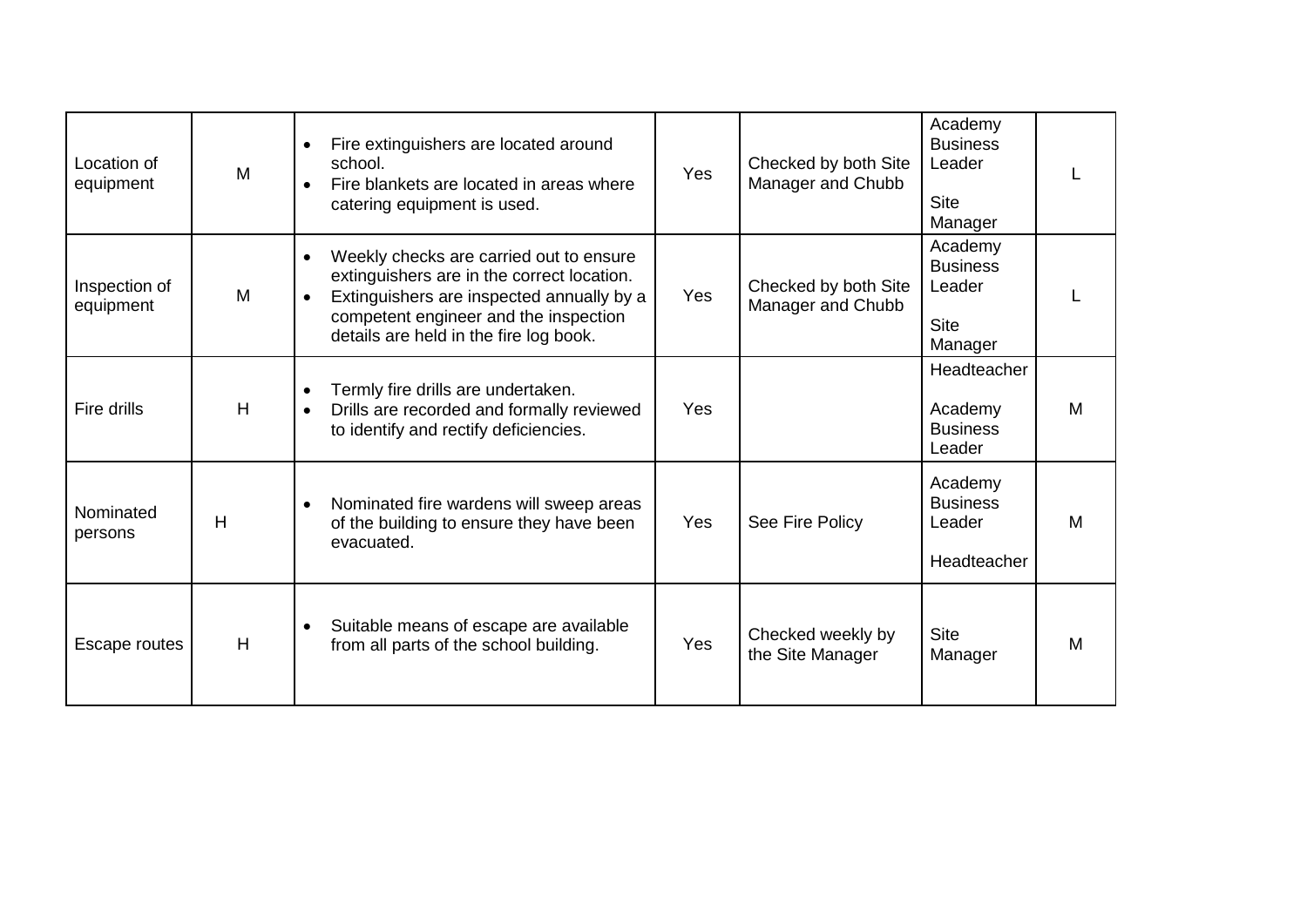| Evacuation of<br>staff and<br>visitors | H | Written fire procedures are available and<br>are reviewed annually.<br>Emergency lighting is available where the<br>building is in use outside of daylight<br>hours.                                                                                                                                            | Yes | See Fire Policy                                                                               | Academy<br><b>Business</b><br>Leader                           | L |
|----------------------------------------|---|-----------------------------------------------------------------------------------------------------------------------------------------------------------------------------------------------------------------------------------------------------------------------------------------------------------------|-----|-----------------------------------------------------------------------------------------------|----------------------------------------------------------------|---|
| Fire exit doors                        | H | They are easily operated without the use<br>of a passcode or key.<br>magnetic locks open automatically in the<br>event of alarm activation or loss of power.<br>Doors open in the direction of travel.<br>$\bullet$<br>All exit routes are available during<br>extended use of the school site.                 | Yes | Checked and<br>maintained by Site<br>Manager                                                  | Academy<br><b>Business</b><br>Leader<br><b>Site</b><br>Manager | L |
| Signage                                | M | All fire exit doors and routes are clearly<br>$\bullet$<br>marked with a recognisable symbol<br>(running person on a green background).<br>All signs are located where they can be<br>easily seen and free from obstruction.                                                                                    | Yes | Checked weekly by<br>Site Manager                                                             | <b>Site</b><br>Manager                                         | L |
| Fire assembly<br>points                | H | All those using the school are aware of<br>the location of fire assembly points.<br>All assembly points are located in safe<br>$\bullet$<br>areas and clearly signed.                                                                                                                                           | Yes | All staff are aware of<br>the assembly point.<br>See Fire Policy                              | Academy<br><b>Business</b><br>Leader                           | L |
| Lighting                               | H | Daily visual checks are carried out by<br>$\bullet$<br>ensuring the green light is on inside units<br>to ensure emergency lighting is<br>operational.<br>Emergency lighting units are checked<br>weekly and details are recorded in the log<br>book.<br>A full test and certification is conducted<br>annually. | Yes | Weekly checks<br>conducted by Site<br>Manager and logged.<br>Annual check<br>completed by ESS | Academy<br><b>Business</b><br>Leader<br>Site Manger            | L |